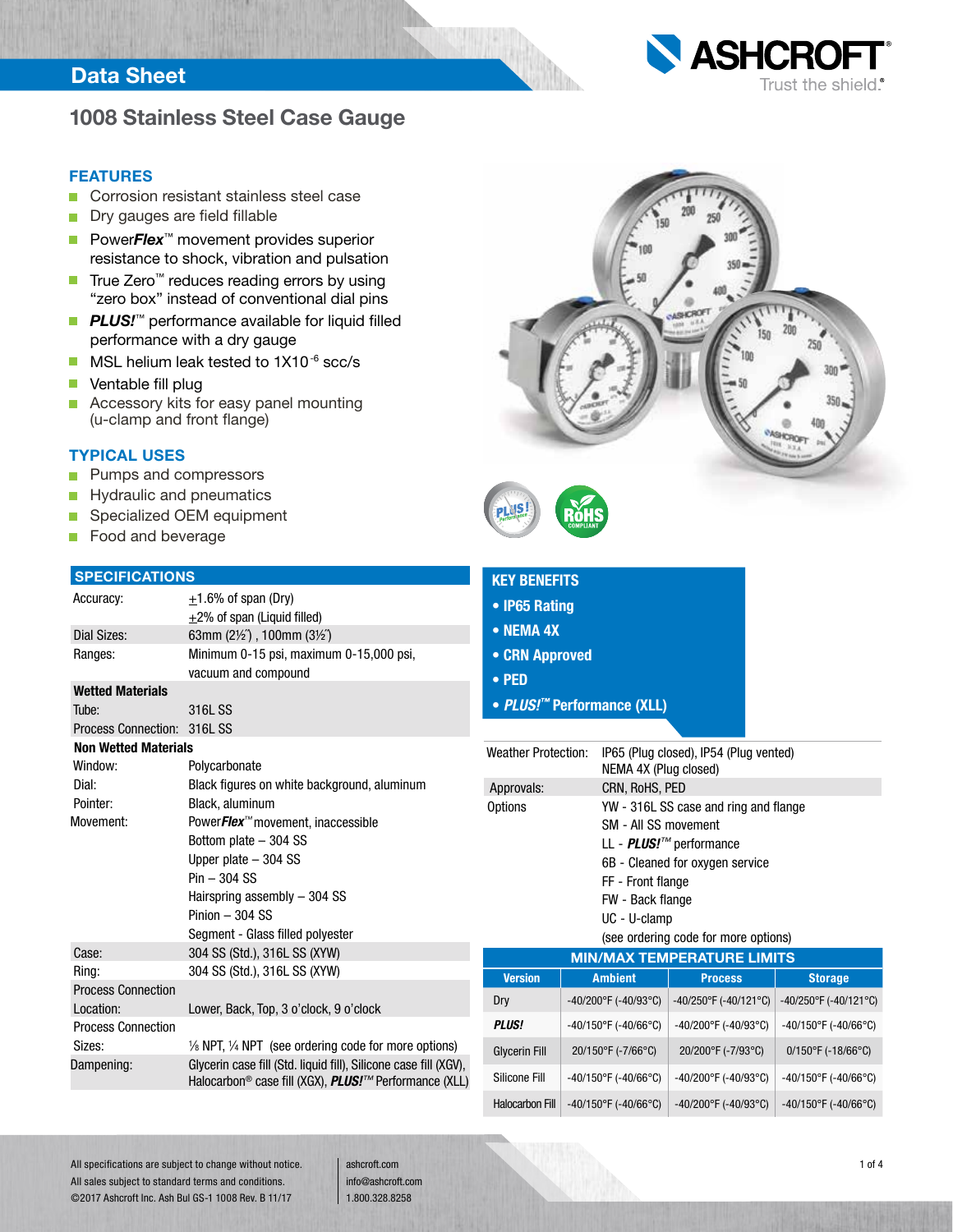# Data Sheet



# **1008 Stainless Steel Case Gauge**

### ORDERING CODE

|                                                                                                          | Example: | 631008 | s | L | 02 | L | XC4 | 15# |
|----------------------------------------------------------------------------------------------------------|----------|--------|---|---|----|---|-----|-----|
|                                                                                                          |          |        |   |   |    |   |     |     |
| <b>Dial Size/Series Code</b>                                                                             |          |        |   |   |    |   |     |     |
| 631008 - Stainless steel case                                                                            |          | 631008 |   |   |    |   |     |     |
| 101008 - Stainless steel case                                                                            |          |        |   |   |    |   |     |     |
| System                                                                                                   |          |        |   |   |    |   |     |     |
| S - 316L SS tube/316L SS process connection<br>(Max. pressure 15,000)                                    |          |        | S |   |    |   |     |     |
| <b>Case Fill</b>                                                                                         |          |        |   |   |    |   |     |     |
| Dry, liquid fillable case                                                                                |          |        |   |   |    |   |     |     |
| L - Liquid filled case (Glycerin standard)                                                               |          |        |   | L |    |   |     |     |
| <b>Process Connection Sizes</b>                                                                          |          |        |   |   |    |   |     |     |
| 01 - 1/8 NPT Male                                                                                        |          |        |   |   |    |   |     |     |
| 02 - 1/4 NPT Male                                                                                        |          |        |   |   | 02 |   |     |     |
| 04 - 1/2 NPT Male, lower only                                                                            |          |        |   |   |    |   |     |     |
| RW - SAE 7/16 & 20 Straight thread                                                                       |          |        |   |   |    |   |     |     |
| KJ - 1/4 Straight JIS, BSP                                                                               |          |        |   |   |    |   |     |     |
| KA - 1⁄4 Tapered JIS, BSP                                                                                |          |        |   |   |    |   |     |     |
| 13 - G 1/4" DIN                                                                                          |          |        |   |   |    |   |     |     |
| JP - 1/4" Tubing, no throttle plug (max pressure 10,000 psi)                                             |          |        |   |   |    |   |     |     |
| JQ - 6mm Tubing, no throttle plug (max pressure 6,000 psi)                                               |          |        |   |   |    |   |     |     |
| <b>Connection Location</b>                                                                               |          |        |   |   |    |   |     |     |
| L - Lower mount connection                                                                               |          |        |   |   |    | L |     |     |
| B - Lower back mount connection                                                                          |          |        |   |   |    |   |     |     |
| D - Side connection (3 o'clock)                                                                          |          |        |   |   |    |   |     |     |
| E - Side connection (9 o'clock)                                                                          |          |        |   |   |    |   |     |     |
| T - Top connection                                                                                       |          |        |   |   |    |   |     |     |
| <b>Options</b>                                                                                           |          |        |   |   |    |   |     |     |
| LL - <b>PLUS!™</b> performance                                                                           |          |        |   |   |    |   |     |     |
| GV - Silicone case fill                                                                                  |          |        |   |   |    |   |     |     |
| GX - Halocarbon case fill                                                                                |          |        |   |   |    |   |     |     |
| TU - Throttling device for ranges up to 1000 psi                                                         |          |        |   |   |    |   |     |     |
| TS - Throttling device for ranges up to 15,000 psi                                                       |          |        |   |   |    |   |     |     |
| 6B - Cleaned for oxygen service                                                                          |          |        |   |   |    |   |     |     |
| NH - Stainless steel tag wired to case                                                                   |          |        |   |   |    |   |     |     |
| FF - Front flange                                                                                        |          |        |   |   |    |   |     |     |
| FW - Back flange                                                                                         |          |        |   |   |    |   |     |     |
| UC - U-clamp                                                                                             |          |        |   |   |    |   |     |     |
| C4 - Individual calibration chart in accordance with ASME B40.100:2013.<br>Accuracy traceable to N.I.S.T |          |        |   |   |    |   | C4  |     |
| SM - All stainless steel movement                                                                        |          |        |   |   |    |   |     |     |
| YW - 316L stainless steel case and ring                                                                  |          |        |   |   |    |   |     |     |
| Range (coding examples only, see range table for all standard ranges)                                    |          |        |   |   |    |   |     |     |
| <b>Single Scales</b>                                                                                     |          |        |   |   |    |   |     |     |
| 15# - 15 psi                                                                                             |          |        |   |   |    |   |     | 15# |
| 1BR - 1 bar                                                                                              |          |        |   |   |    |   |     |     |
| 1KSC - 1 kilograms per sq. cm                                                                            |          |        |   |   |    |   |     |     |
| 100KP - 100 kilopascal                                                                                   |          |        |   |   |    |   |     |     |
| <b>Dual Scales</b>                                                                                       |          |        |   |   |    |   |     |     |
| 15#/BR - 15 psi inner scale, 1 bar outer scale                                                           |          |        |   |   |    |   |     |     |
| 1BR/# - 1 bar inner scale, 15 psi outer scale                                                            |          |        |   |   |    |   |     |     |

94 P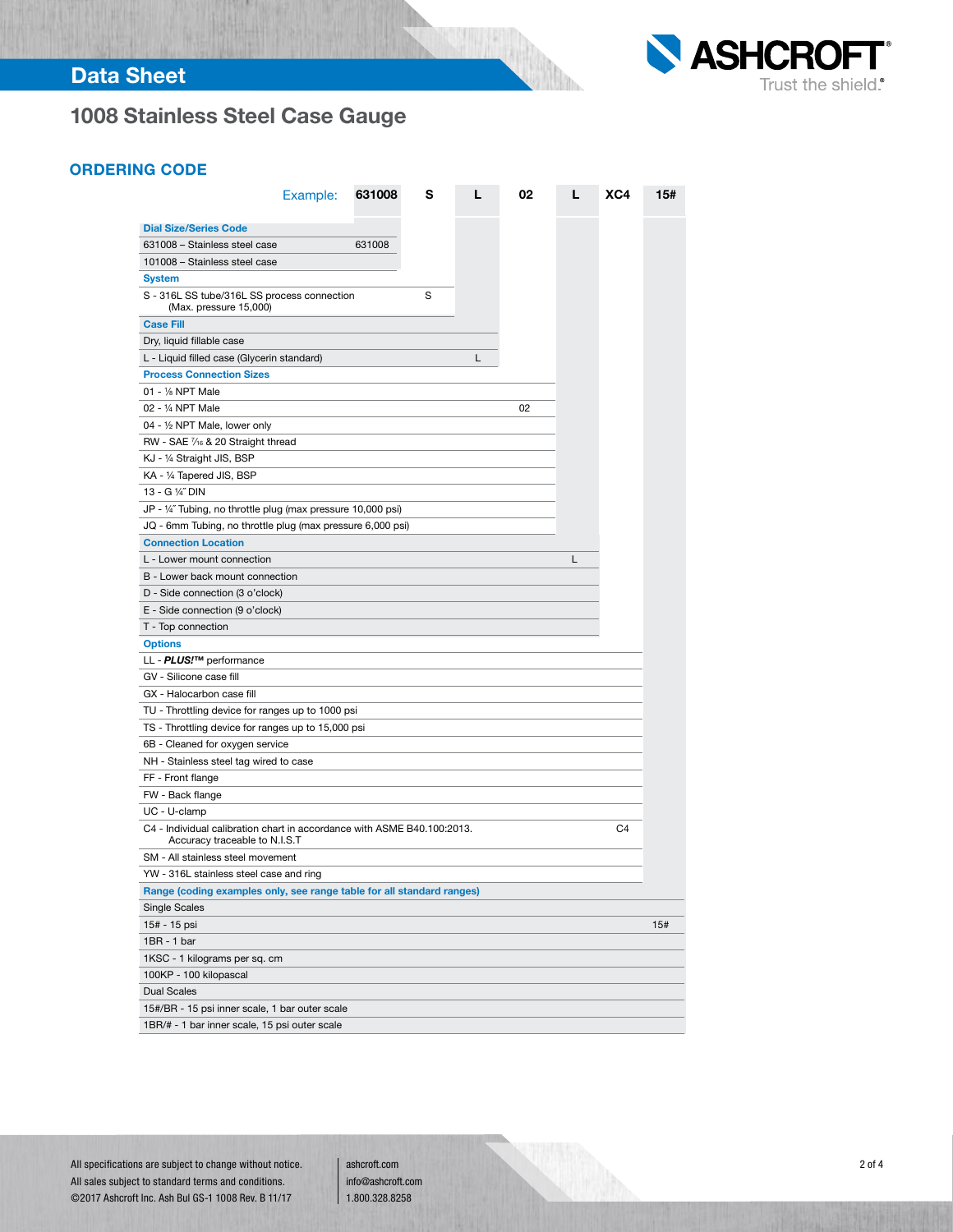# Data Sheet



# **1008 Stainless Steel Case Gauge**

| <b>STANDARD RANGES</b>   |                             |                          |                             |                                    |  |  |  |
|--------------------------|-----------------------------|--------------------------|-----------------------------|------------------------------------|--|--|--|
| psi                      | bar                         | <b>kPa</b>               | <b>Mpa</b>                  | kg/cm <sup>2</sup>                 |  |  |  |
| 30IMV                    | $-1BR$                      | $-100KP$                 | $-1MP$                      | $-1KSC$                            |  |  |  |
| $ \,$                    | $-18.6BR$                   | -100&60KP                | $-18.06MP$                  | $-18.6KSC$                         |  |  |  |
| 30IMV&15#                | $\equiv$                    |                          |                             |                                    |  |  |  |
| $\sim$                   | -1&1.5BR                    | -100&150KP               | $-18.15MP$                  | -1&1.5KSC                          |  |  |  |
| 30IMV&30#                | $\alpha \rightarrow \alpha$ | $\sim$                   | $\alpha \rightarrow \alpha$ | $\sim$                             |  |  |  |
| $\equiv$                 | $-1&3BR$                    | -100&300KP               | $-18.3MP$                   | -1&3KSC                            |  |  |  |
| 30IMV&60#                | $\sim$                      |                          |                             | $\sim$                             |  |  |  |
| $-$                      | $-185BR$                    | -100&500KP               | $-18.5MP$                   | -1&5KSC                            |  |  |  |
| 30IMV&100#               | $\sim$                      | $ \,$                    | $\alpha = 0.05$             | $\sim$                             |  |  |  |
| $\equiv$                 | 1&9BR                       | -100&900KP               | -.1&.9MP                    | -1&9KSC                            |  |  |  |
| 15#                      | 1BR                         | 100KP                    | .1MP                        | 1KSC                               |  |  |  |
| 20#                      | $-$                         | $\sim$                   | $\qquad \qquad -$           | $\sim$                             |  |  |  |
| $\overline{\phantom{a}}$ | 1.6 <sub>BR</sub>           | 160KP                    | .16MP                       | <b>1.6KSC</b>                      |  |  |  |
| 30#                      | $\overline{\phantom{a}}$    | $ \,$                    | $\sim$                      | $\sim$                             |  |  |  |
| $\overline{\phantom{0}}$ | 2.5 <sub>BR</sub>           | 250KP                    | .25MP                       | 2.5KSC                             |  |  |  |
| 60#                      | 4BR                         | 400KP                    | .4MP                        | 4KSC                               |  |  |  |
| $\equiv$                 | 6BR                         | 600KP                    | .6MP                        | 6KSC                               |  |  |  |
| 100#                     | $\overline{\phantom{0}}$    | Ξ.                       | $-$                         | $-$                                |  |  |  |
| 120#                     | -                           | -                        | $\overline{\phantom{0}}$    | $\overline{\phantom{0}}$           |  |  |  |
| $\sim$                   | 10BR                        | 1000KP                   | 1MP                         | 10KSC                              |  |  |  |
| 160#                     | н.                          | н.                       | Ξ.                          | $-$ .                              |  |  |  |
| 200#                     | $-$                         | $\overline{\phantom{0}}$ | $\overline{\phantom{0}}$    | $\overline{\phantom{a}}$           |  |  |  |
| $\sim$                   | 16BR                        | 1600KP                   | 1.6MP                       | 16KSC                              |  |  |  |
| 300#                     | $\overline{\phantom{0}}$    | $-$                      | $ \,$                       | $\overline{\phantom{a}}$           |  |  |  |
| $\equiv$                 | 25BR                        | 2500KP                   | 2.5MP                       | 25KSC                              |  |  |  |
| 400#                     | $-$                         | Ξ.                       | -                           | $\overline{\phantom{0}}$           |  |  |  |
| 500#                     | Ξ.                          | $\overline{\phantom{0}}$ | $\overline{\phantom{0}}$    | $\overline{\phantom{0}}$           |  |  |  |
| 600#                     | 40BR                        | 4000KP                   | 4MP                         | 40KSC                              |  |  |  |
| 800#                     | н.                          | $\overline{\phantom{a}}$ | $\sim$                      | $\sim$                             |  |  |  |
| $-$ .                    | 60BR                        | 6000KP                   | 6MP                         | 60KSC                              |  |  |  |
| 1000#                    |                             |                          |                             |                                    |  |  |  |
| 1500#                    | 100BR                       | 10000KP                  | 10MP                        | <b>100KSC</b>                      |  |  |  |
| 2000#                    | $\overline{\phantom{a}}$    | $\equiv$ .               | $-$ .                       | $ \,$                              |  |  |  |
| $\sim$                   | 160BR                       | 16000KP                  | 16MP                        | <b>160KSC</b>                      |  |  |  |
| 3000#                    | $ \,$                       | $ \,$                    | $\sim$                      | $\sim$                             |  |  |  |
| $ \,$                    | 250BR                       | 25000KP                  | 25MP                        | <b>250KSC</b>                      |  |  |  |
| 4000#                    | Ξ.                          | Ξ.                       | $-$ .                       | Ξ.                                 |  |  |  |
| 5000#                    | $-$                         | $-$                      | $-$                         | $\overline{\phantom{a}}$           |  |  |  |
| 6000#<br>8000#           | 400BR                       | 40000KP                  | 40MP                        | 400KSC                             |  |  |  |
|                          | $\sim$<br>600BR             | $\sim$<br>60000KP        | $ \,$<br>60MP               | $\overline{\phantom{0}}$<br>600KSC |  |  |  |
| $\sim$<br>10000#         |                             | Ξ.                       | $\overline{\phantom{a}}$    | -                                  |  |  |  |
| 15000#                   | $ \,$<br>1000BR             | 100000KP                 | 100MP                       | 1000KSC                            |  |  |  |
|                          |                             |                          |                             |                                    |  |  |  |

94

All specifications are subject to change without notice. All sales subject to standard terms and conditions. ©2017 Ashcroft Inc. Ash Bul GS-1 1008 Rev. B 11/17